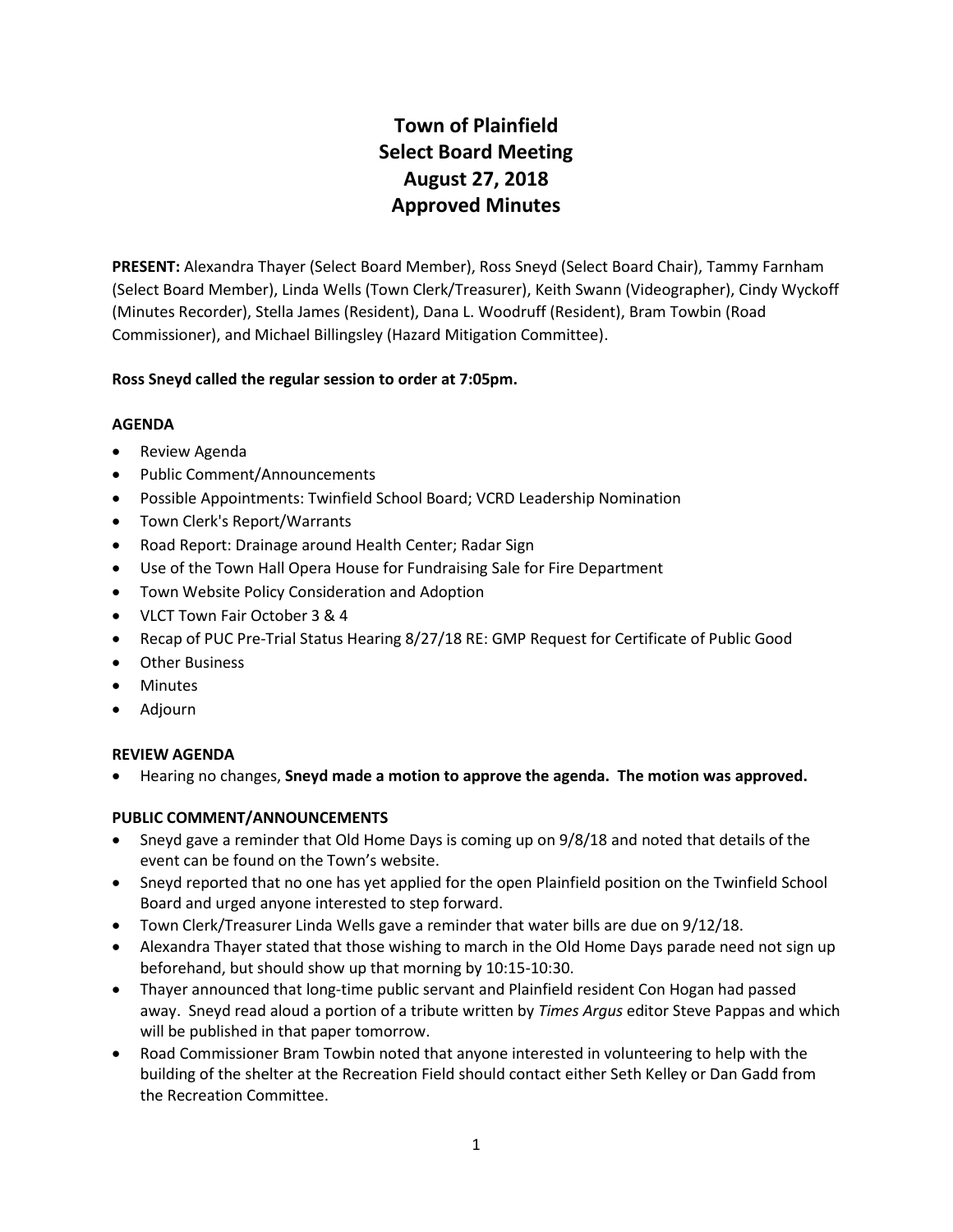- Towbin requested that anyone with construction experience help with the relocation of the old bus shelter to a site on Route 2 by the Post Office, noting that a cement pad first needs to be poured.
- Sneyd announced that the Town's old fire truck has been sold to a volunteer fire department in Wisconsin for \$24,500. Plainfield Fire Chief Patrick Martin arranged for the sale.
- Residents Stella James and Dana L. Woodruff were present to voice their opinions on the adverse effect of increased law enforcement on low-income people in the community. Discussion followed on the incidence of cars being stopped for reasons other than speeding, the Town's need to have a law enforcement patrol presence, drug abuse issues leading to increased crime, inappropriate comments and questions from law enforcement personnel during traffic stops, and the need to have the State Legislature aware of implications resulting from stricter vehicle inspections and their effect on lower-income people. Sneyd assured James and Woodruff that concerns raised tonight will be passed on when Sheriff's Department representatives next appear before the Select Board.

# **POSSIBLE APPOINTMENTS: TWINFIELD SCHOOL BOARD; VCRD LEADERSHIP NOMINATION**

 In addition to the need for an applicant to fill the Plainfield position to the Twinfield School Board, Sneyd asked if anyone has expressed interest in attending the Vermont Council on Rural Development's Leadership Summit. Towbin noted his possible interest and Sneyd will forward to him the relevant information.

# **TOWN CLERK'S REPORT/WARRANTS**

- Wells reported that two Sheriff's Department officers will be present during the Old Home Days event on 9/8/18 for a four-hour shift from 10am to 2pm. After a brief discussion regarding how to deploy the two officers, it was decided that that would be left to the discretion of the Sheriff's Department.
- Wells requested that the Select Board review her questions related to the Recreation Field ordinance as well as her draft of a Recreation Field permit. Sneyd will reach out to the members of the Recreation Committee to review the draft ordinance.
- **Sneyd made a motion to approve warrants of 8/17/18, 8/21/18, 8/24/18, and 8/27/18. The motion was approved.**

# **ROAD REPORT: DRAINAGE AROUND HEALTH CENTER; RADAR SIGN**

- Road Commissioner Bram Towbin reported on efforts to purchase a new phone for Road Foreman Mike Nolan, noting that it will be approximately \$320 from AT&T.
- Towbin noted that the company that services the radar sign has a new policy that it only does refurbishments and that the cost would be \$1,500. Towbin does not recommend refurbishing it. Resident Ed Hutchinson has taken the unit apart to see if he could repair it, but was unsuccessful. Towbin stated that there are two other options: a new \$3,500 lightweight battery-operated model or a new \$4,500 solar model. Thayer suggested that Hutchinson might be able to do more with the broken unit knowing that there would be no downside if he were to try something that might render it inoperable. Sneyd suggested checking the budget and deciding how to move forward at the 9/10/18 Select Board meeting.
- Towbin reported on a problem condition that runs parallel to Barre Hill Road, noting that he has been monitoring this and other areas of concern, including a gulley by the McLaren Farm that is increasing in size, because of potential adverse weather events. He is looking for resources to address these issues. Towbin noted that the old rail line by Recreation Field Road is sliding down, but he is working with the Friends of the Winooski on procuring a grant that will address that.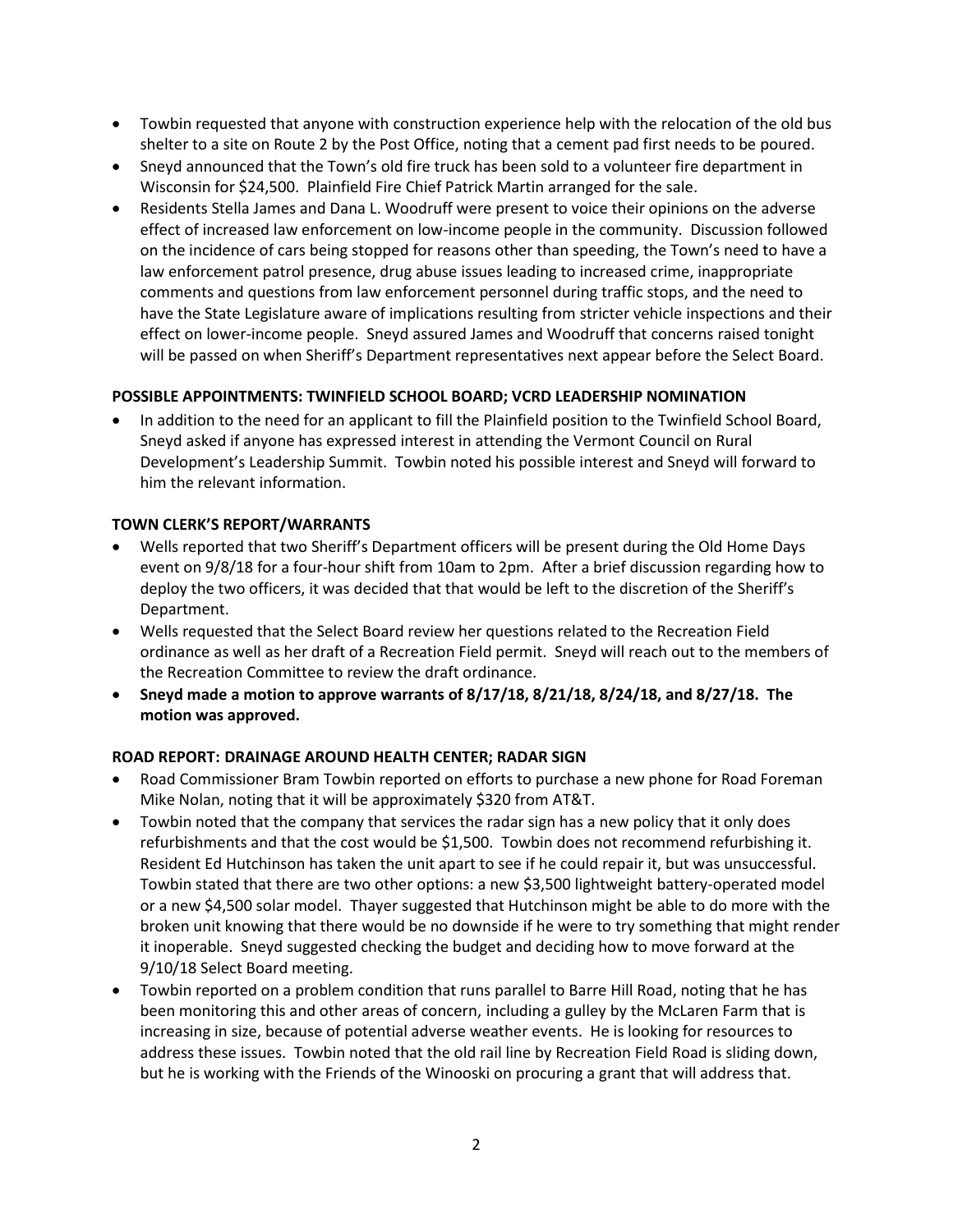- Towbin presented a draft letter of support from the Select Board to the Ecosystem Restoration Program Grant Committee for review. The grant application, if successful, would fund a 30% design that would contain sediment that is coming down and causing erosion in an area behind the Plainfield Health Center. While this would come at no cost to the Town, the Town would be asked to monitor the site every three months to ensure that the area at the bottom has not clogged up. Because the Select Board would not be committing any Town funding, Towbin recommended moving forward with approving the grant support letter. **Sneyd made a motion to approve the Select Board's letter of support to the Ecosystem Restoration Program Grant Committee at the Vermont Agency of Natural Resources for the Plainfield Health Center Stormwater Mitigation Final Design proposal. The motion was approved.**
- Towbin presented a draft letter from the Select Board to Green Mountain Power (GMP) for review. The letter requests that GMP reposition and remove the pole on Main Street leading up to the Park and Ride prior to the onset of winter. **Sneyd made a motion to approve the letter to Green Mountain Power in regard to repositioning and removal of a pole on Main Street. The motion was approved.**

#### **USE OF THE TOWN HALL OPERA HOUSE FOR FUNDRAISING SALE FOR FIRE DEPARTMENT**

 Sneyd referenced a proposal to hold a tag sale at the Town Hall Opera House that would benefit the Fire Department. The Friends of the Town Hall Opera House has referred it to the Select Board to determine if it would be considered a municipal use thus waiving the rental fee. Tammy Farnham noted that the time of year that the rental would take place would not require that the building be heated, thereby not costing the Town anything. **Sneyd made a motion to approve the use of the Town Hall Opera House for a tag sale benefiting the Fire Department. Sneyd deferred to Thayer's addition to the motion stating that the rental fee will be waived, but that the renters be required to do the necessary clean up after the event and fulfill all other conditions of the rental. The motion was approved.**

#### **TOWN WEBSITE POLICY CONSIDERATION AND ADOPTION**

- Sneyd noted that Webmaster Kathy Bizzoco and Thayer had been working on a Town website policy, noting that he felt that there should be a broader discussion of what it contains that included Sneyd and Farnham. Thayer assured that a draft would be presented well in advance for the Select Board's review. Sneyd put the item on the agenda for the 9/10/18 Select Board meeting.
- Hazard Mitigation Committee Secretary Michael Billingsley noted that the committee had unanimously approved of Billingsley posting minutes and agendas to the Town website three months ago, and inquired as to when he might be able to begin posting. Sneyd noted that after discovering that there was no policy in place regarding who can post to the website, the process began to draft and adopt one.

# **VLCT TOWN FAIR OCTOBER 3 & 4**

 After a brief discussion, **Sneyd made a motion to designate Thayer as the Select Board's representative to attend the Vermont League of Cities and Towns Fair. The motion was approved.**